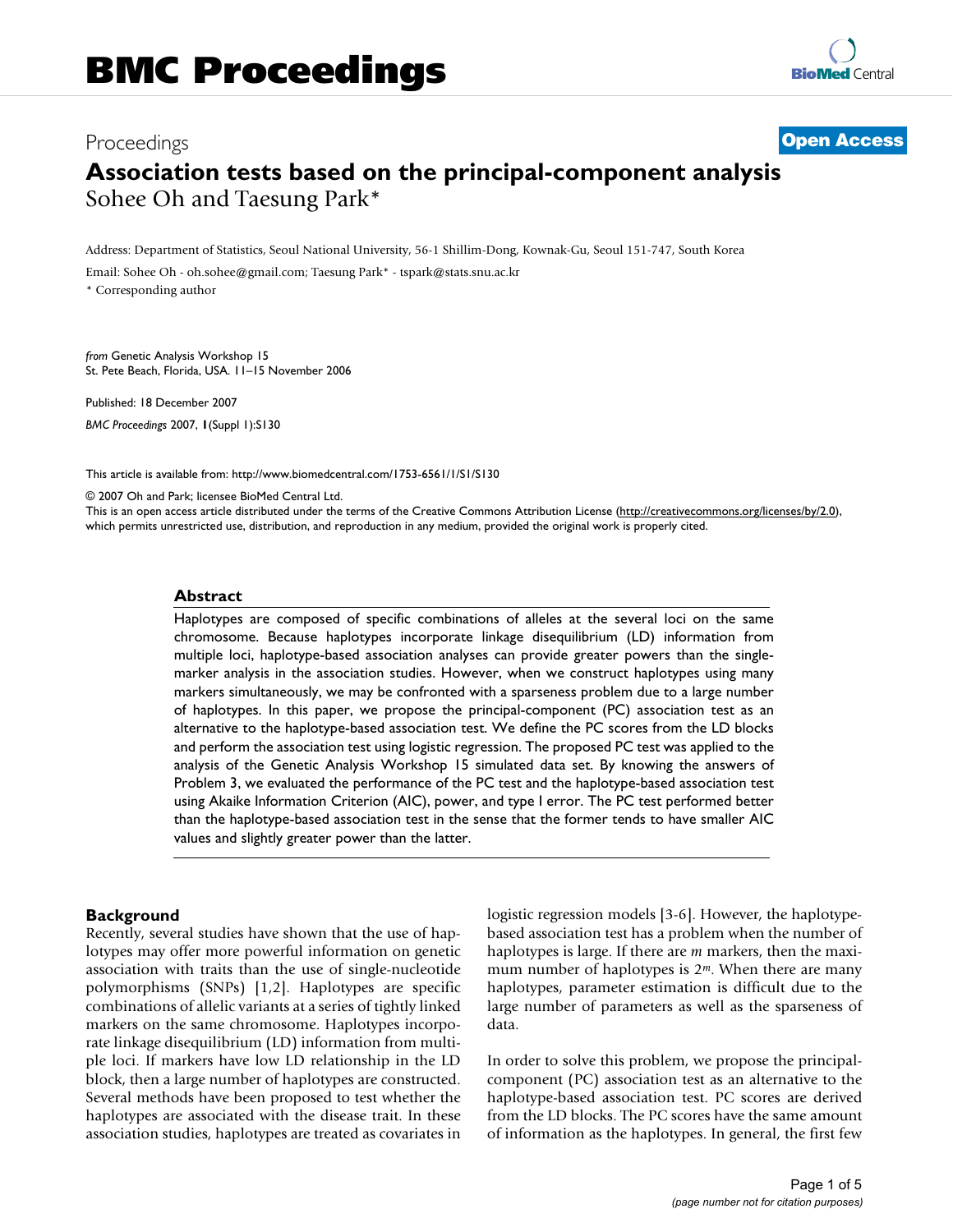PC scores tend to have the most of information about LD blocks. Thus, the use of the first few PC scores may produce the similar results to the use of full haplotypes with fewer parameters.

The proposed PC scores test was applied to the analysis of the Genetic Analysis Workshop 15 simulated data set (Problem 3), which includes 100 replicates. Each replicate contains a random sample of 1500 families with an affected sibling pair (ASP), and a randomly selected member of the offspring generation from each of the 2000 unaffected control families. By knowing the answers of Problem 3, we evaluated the performance of the PC test and the haplotype-based association test using Akaike Information Criterion (AIC) [7], power, and type I error.

## **Methods**

### *Genotype data and sample*

We used all 100 replicates from chromosome 6 sparse SNP data set. We first performed the transmission/disequilibrium test (TDT) [8] and Hardy-Weinberg equilibrium test for family data sets. We did not include the markers with minor allele frequencies < 0.01. We selected unrelated individual samples including one sib from each ASP family (1500 individuals) and 500 controls.

## *LD blocks*

We considered SNP markers with LD,  $D' > 0.7$ . We selected eight LD blocks, where LD Blocks 1 to 4 are known to be not associated with the RA and Blocks 5 to 8 are known to be associated with the RA. Each LD block contained two to six markers.

#### *Haplotype-based association test*

For the selected LD blocks, their haplotypes and frequencies were estimated by the expectation-maximization (EM) algorithm. We then performed the haplotype-association tests by fitting logistic regression. In this association study, we pooled the minor haplotypes that have frequencies less than 0.05. The effect of haplotype can be assumed to be additive, dominant, or recessive. In our analysis, we assumed the additive effect of haplotypes and performed the test using haplo.glm [5].

## *PC score association test*

We first determined whether the effect of a SNP in LD blocks is additive, dominant, or recessive. If the effect of the SNP is additive, the SNP is coded as 0, 1, and 2 according to the number of minor alleles. On the other hand, for the dominant or recessive effect, it is coded as 0 or 1. Then, we performed the PC analysis with LD blocks and calculated the PC scores. For the given LD block, suppose there are *k* SNPs denoted by  $s_1$ ,  $s_2$ ,...,  $s_k$ , where  $s_k$  is coded as 0, 1, or 2. Then, the PC scores are defined as follows:

$$
PC_i = e_i'S,
$$

where *PC<sub>i</sub>* is the *i*<sup>th</sup> *PC* score,  $e_i$  is its eigenvector, and *S* =  $[s_1, s_2, ..., s_k]$  is the score vector of SNPs. In our analysis, we only assumed the additive effect of SNPs. We determined the number of PC scores in each block to account for 70% of total variation, which ranged from one to three. For these PC scores, we fitted logistic regression with PC score as covariates.

#### *Comparison of PC score and haplotype-based association tests*

The association tests were performed using logistic regression with PC scores and haplotypes as covariates. Using Akaike Information Criterion (AIC), power, and type I error, we evaluated the performances of the PC test and the haplotype-based association test.

# **Results**

### *AIC of PC score and haplotype-based association tests*

We selected randomly one replicate (Replicate 48). For this replicate, Table 1 summarizes the LD blocks, the number of SNPs, the number of PC scores, and the number of haplotypes. Blocks 1 to 4 are not associated with RA, while Blocks 5 to 8 are.

Using the LR statistic we tested the global hypothesis that all  $\beta$  = 0. The LR statistics of Table 1 show that Blocks 1 to 4 are not significantly associated with RA and Blocks 5 to 8 are significantly associated with RA in both PC score and haplotype-based methods except for block 6. In addition, the degrees of freedom of PC score tests are smaller than those of the haplotype-based association tests.

Table 1 also shows that the association tests based on the PC scores and haplotypes have almost the same AIC values. However, the AIC values of the PC score tests are slightly less than those of the haplotype-based association tests. In addition, the degrees of freedom of PC score tests are smaller than those of the haplotype-based association tests.

Figure 1 shows the box plots of AIC values from all 100 replicates. The first panel shows the results of Blocks 1 to 4, which are not associated with RA. The second figure panel shows the results of Blocks 5 to 8, which are associated with RA. The y-axis is the value of AIC and the x-axis indicates whether the test is haplotype-based or PC score based. For example, LD1.H represents the result of the haplotype-based association test using LD Block 1 and LD1.PC does the result of the PC score test using the same block. The third panel shows the distribution of the differences of AIC values between the haplotype-based and PC score tests. In summary, the PC score test tends to have smaller AIC values than the haplotype-based test.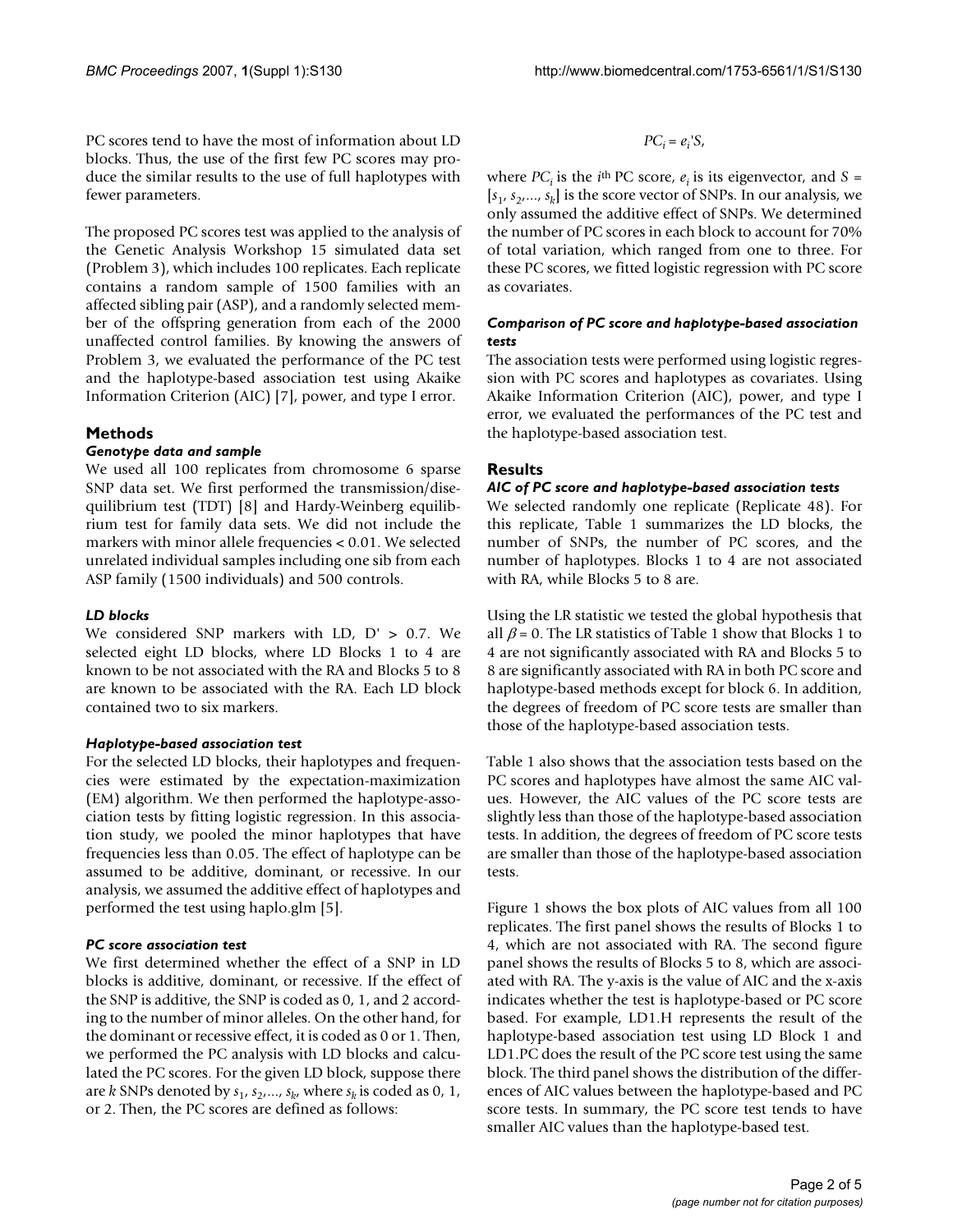|                               |                   |                    |                  |                   | Association test via logistic<br>regression <sup>c</sup> H <sub>0</sub> : Global $\beta$ = 0 |           | <b>AIC</b> |           |
|-------------------------------|-------------------|--------------------|------------------|-------------------|----------------------------------------------------------------------------------------------|-----------|------------|-----------|
|                               | LD block<br>(SNP) | No.<br><b>SNPs</b> | No. PC<br>scorea | No.<br>haplotypeb | PC score                                                                                     | Haplotype | PC score   | Haplotype |
| Blocks not associated with RA | $1(47-51)$        | 5                  | ш                | 3(3)              | 0.4602                                                                                       | 0.9947    | 2252.880d  | 2254.346  |
|                               | $2(79-82)$        | 4                  |                  | 3(8)              | 1.4472                                                                                       | 3.3423    | 2251.893   | 2254.004  |
|                               | $3(356-361)$      | 6                  | 3                | 5(16)             | 0.8239                                                                                       | 3.3700    | 2256.517   | 2257.973  |
|                               | $4(387-390)$      | $\overline{4}$     | 2                | 4(9)              | 2.7136                                                                                       | 3.3676    | 2252.627   | 2256.012  |
| Blocks associated with RA     | $5(128 - 130)$    | 3                  |                  | 3(6)              | 15.0769                                                                                      | 18.1052   | 2238.264   | 2239.058  |
|                               | 6(140~144)        | 5                  | 3                | 4(14)             | 17.4702                                                                                      | 5.5822    | 2239.870   | 2253.928  |
|                               | 7(149~151)        | 3                  | $\overline{2}$   | 3(5)              | 10.1205                                                                                      | 11.6309   | 2245.220   | 2245.644  |
|                               | 8(162~163)        | $\overline{2}$     | 2                | 2(4)              | 40.4704                                                                                      | 40.3278   | 2214.870   | 2215.014  |

#### **Table 1: The results of the PC score based and haplotype-based tests using Replicate 48**

aWe consider the haplotypes that have frequencies greater than 0.05, and PC score whose sum of variations explains more than 70% of the total variations.

bNumber in parentheses is the number of estimated haplotypes. Haplotypes with frequencies less than 0.05 were pooled together and included in the model as one group.

<sup>c</sup>We test all  $β = 0$  using the likelihood ratio test.

dBold indicates the smallest AIC value.

#### *Type I error and power*

Using all 100 replicates, we performed the association tests based on the PC scores and haplotypes in order to compare the type I errors and powers. The type I errors were computed from the LD Blocks 1 to 4 and the powers were computed from the LD Blocks 5 to 8. Type I errors and powers were computed as the number of significant tests divided by the total number of replicates 100. Table 2 summarizes the type I errors and powers, showing that both tests preserved type I errors and the PC score test has greater power than the haplotype-based test.

#### **Discussion and conclusion**

In this paper, we proposed using PC scores for the association test as an alternative to the haplotype-based test. The use of PC scores has the effect of reducing the number of parameters in logistic regression. The proposed method would be very useful when the number of haplotypes is large. In our analysis, the PC score test was shown to have smaller AIC values than the haplotype-based test, while the PC score test has a much smaller number of parameters.

PC analysis has been mainly applied to the analysis of quantitative variables. However, it has been successfully used to analyze the discrete SNP data mainly focusing on selection of SNPs. For example, Horne and Camp [9] proposed the PCA method for identification of LD groups and selection of optimal SNP-sets that capture sufficient intragenic genetic diversity. Lin and Altman [10] proposed using the PCA method to find haplotype tagging SNPs. Unlike these previous methods, our method focussed on association studies using PCA.

One drawback of the PC score test is that the interpretation of scores is not straightforward. In particular, the biological meaning of PC scores cannot be easily obtained. In our study, a significant result of PC scores implies that some SNPs in the LD block are associated with the disease. Among the SNPs in the LD block, the SNP which has the largest component of the eigenvector has the greatest impact on the disease.

The PC score test has many advantages. First, it has the effect of dimensional reduction. It reduces the number of parameters greatly. As a result, it can avoid the sparseness of data. Second, it can easily handle more complicated association studies such as gene × gene interactions. On the other hand, the haplotype-based test cannot easily handle gene × gene interactions across different chromosomes. In order to handle gene  $\times$  gene interactions between different chromosomes, the haplotype-based approach need to consider the haplotype × haplotype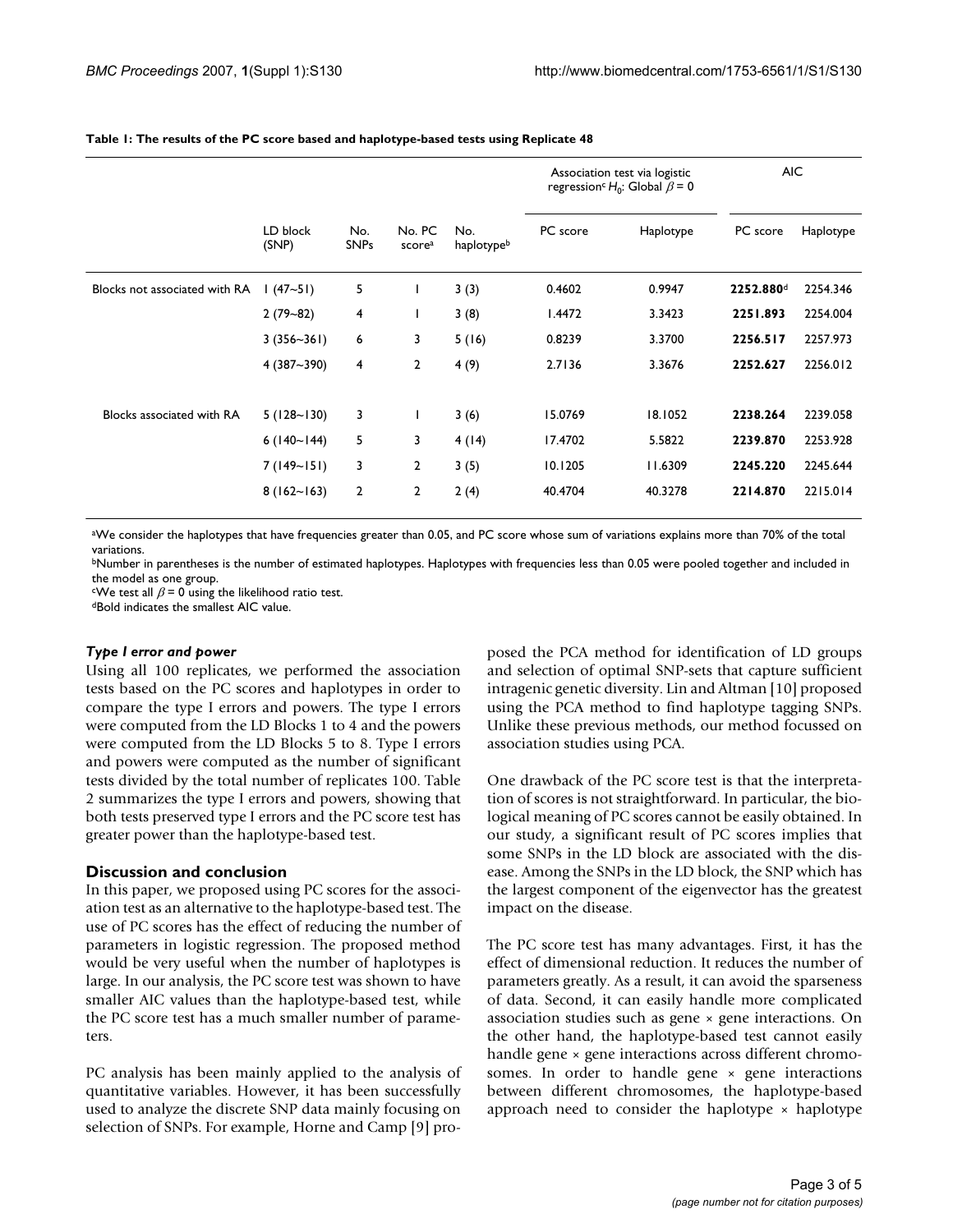

**Figure 1 Box plot of AIC from the all 100 replicates**. H, haplotype association test; PC, PC test.

interactions, which requires a much larger number of parameters and cannot be handled easily.

In summary, the proposed PC score method may be applied to the classification analysis and other interaction studies such as for the gene × environment interactions. Furthermore, PC scores are summary measures of LD

#### blocks. Thus, we recommend these measures to be used for a possible construction of gene regulatory networks, which we will investigate in the future.

#### **Competing interests**

The author(s) declare that they have no competing interests.